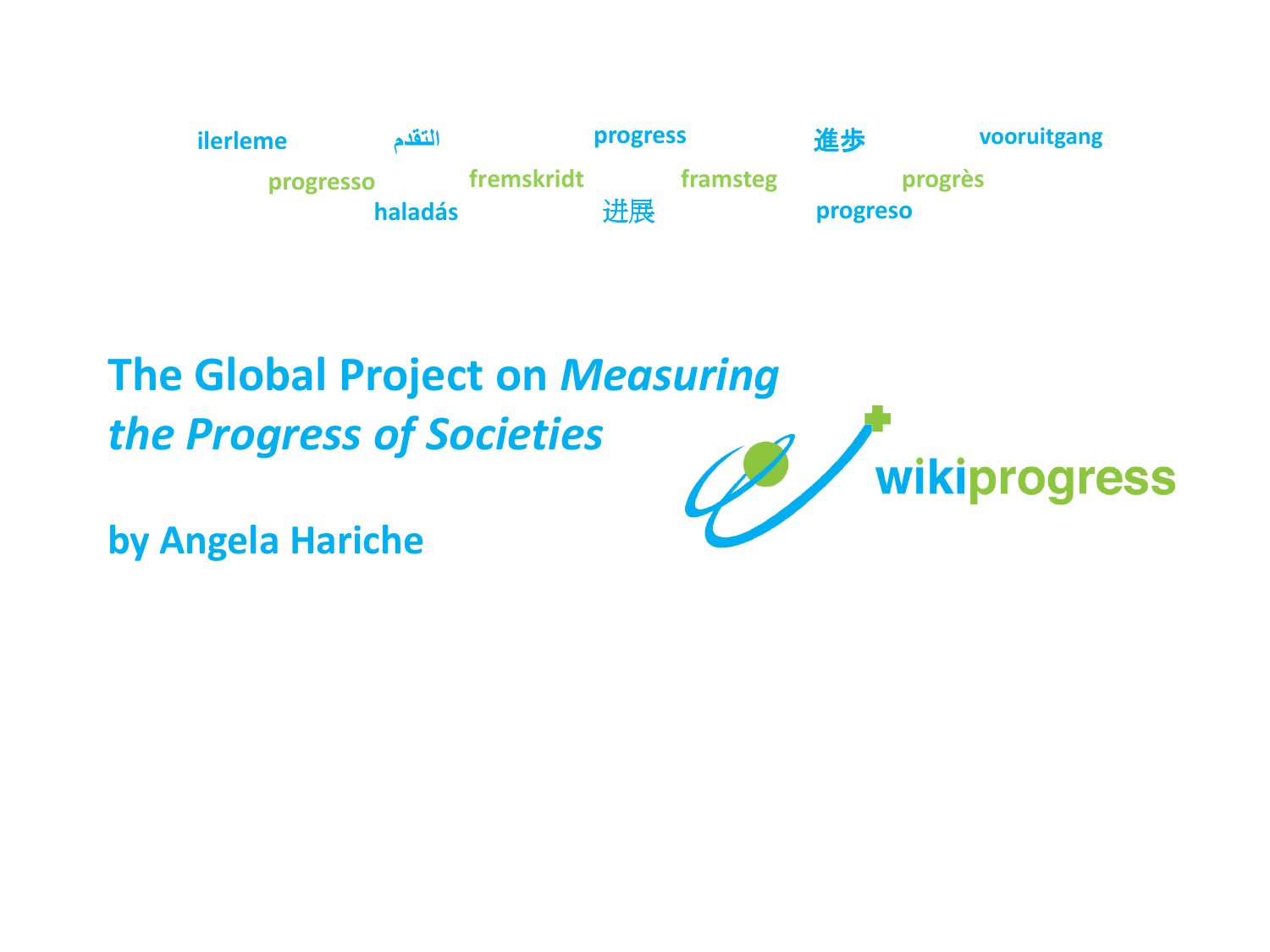### **Measuring progress: a trend from grassroots…**

- **An increasing gap** between official statistics on economic performance and how people perceive their own living conditions
- **<sup>◆</sup>** Real risk of people losing faith in governments' ability to address "what matters for them"
- **Example 1** implications for the very functioning of **democracy**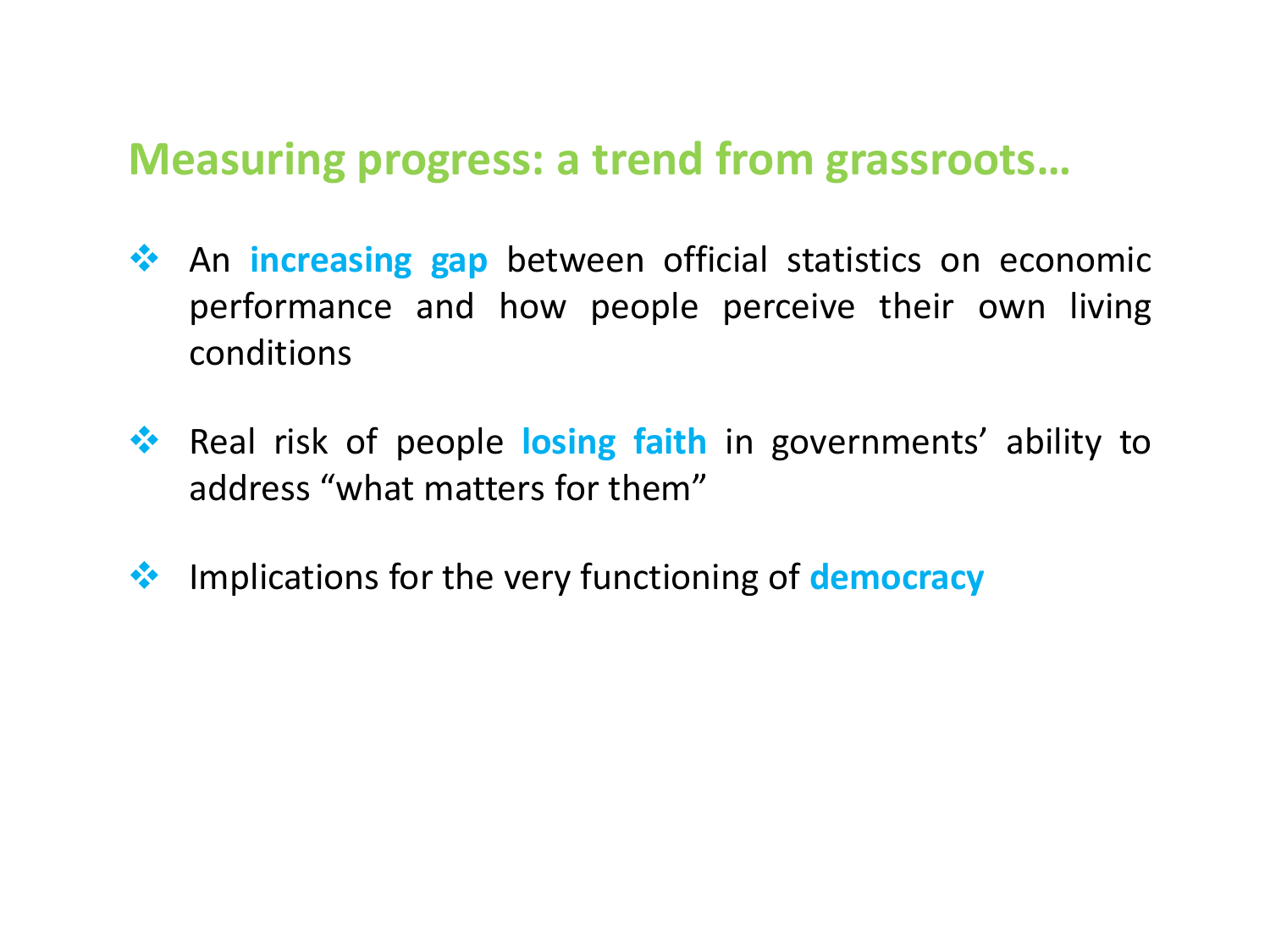## **Income inequality widened in ¾ of OECD countries between 1985 and 2005**



Gini coefficient, percentage point changes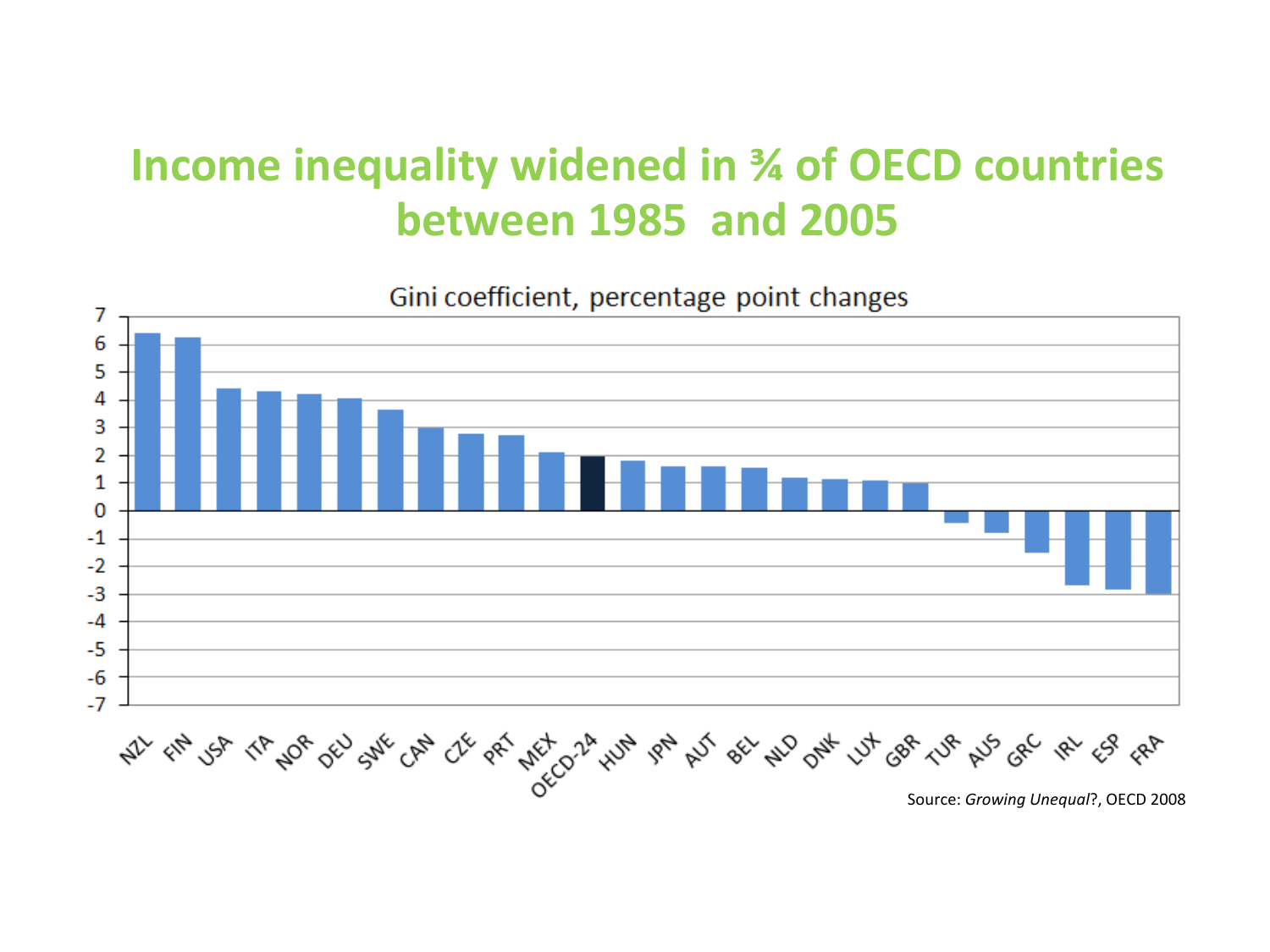## **Wealthier populations not necessarily more satisfied with their lives**

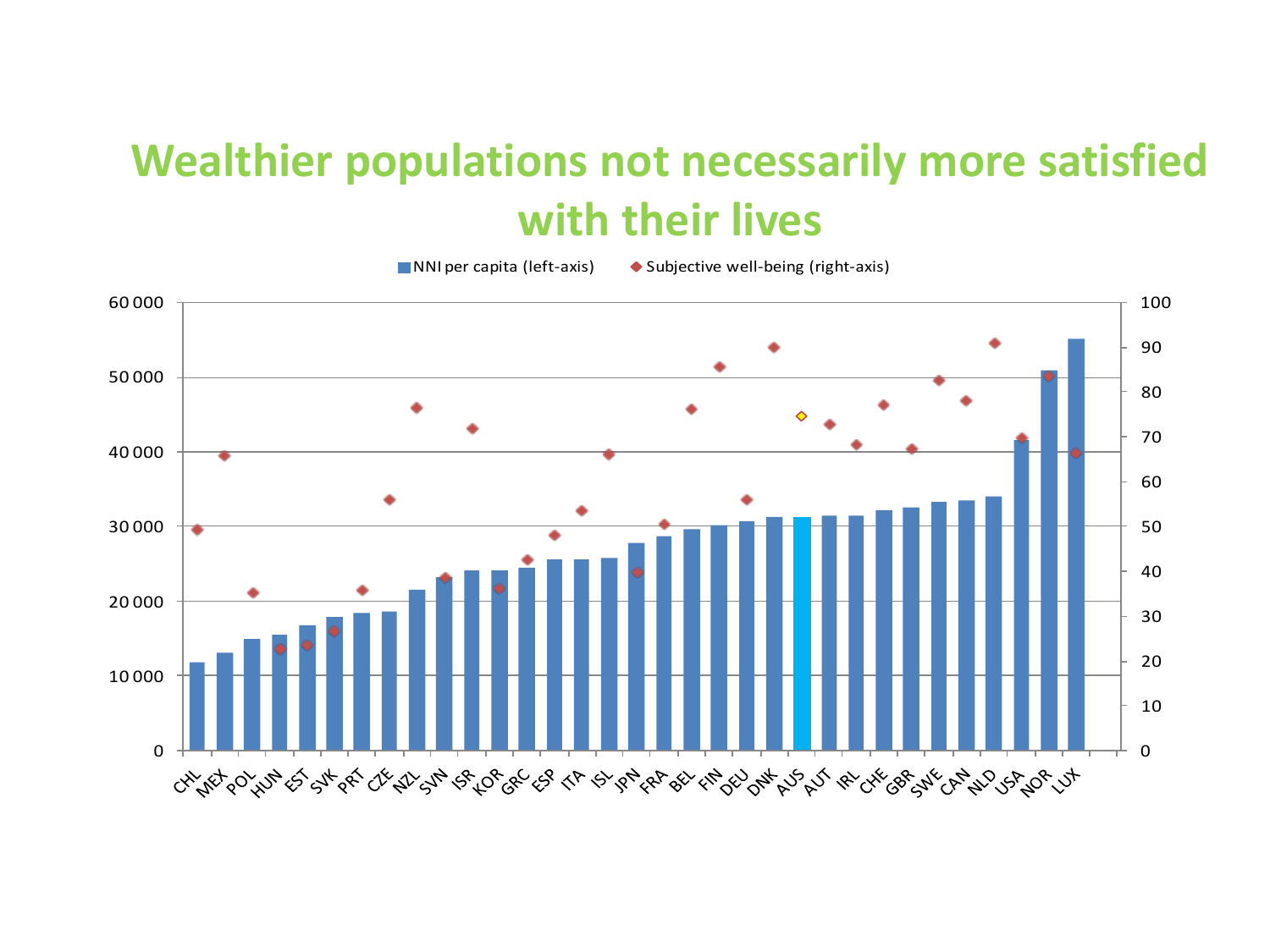# **Beyond GDP : Focus on households' and individuals' well-being**

**GDP inadequate as measure of well-being:**

- ◆ Includes economic activities that either reduce well-being or remedy the costs of growth
- ◆ Does not include all economic resources (own-use household services)
- \* Excludes dimensions which matter to well-being (health, inequalities, education, quality of work, leisure, social ties, good institutions, etc.)
- ◆ Does not inform on sustainability (stocks of natural, human and social capital)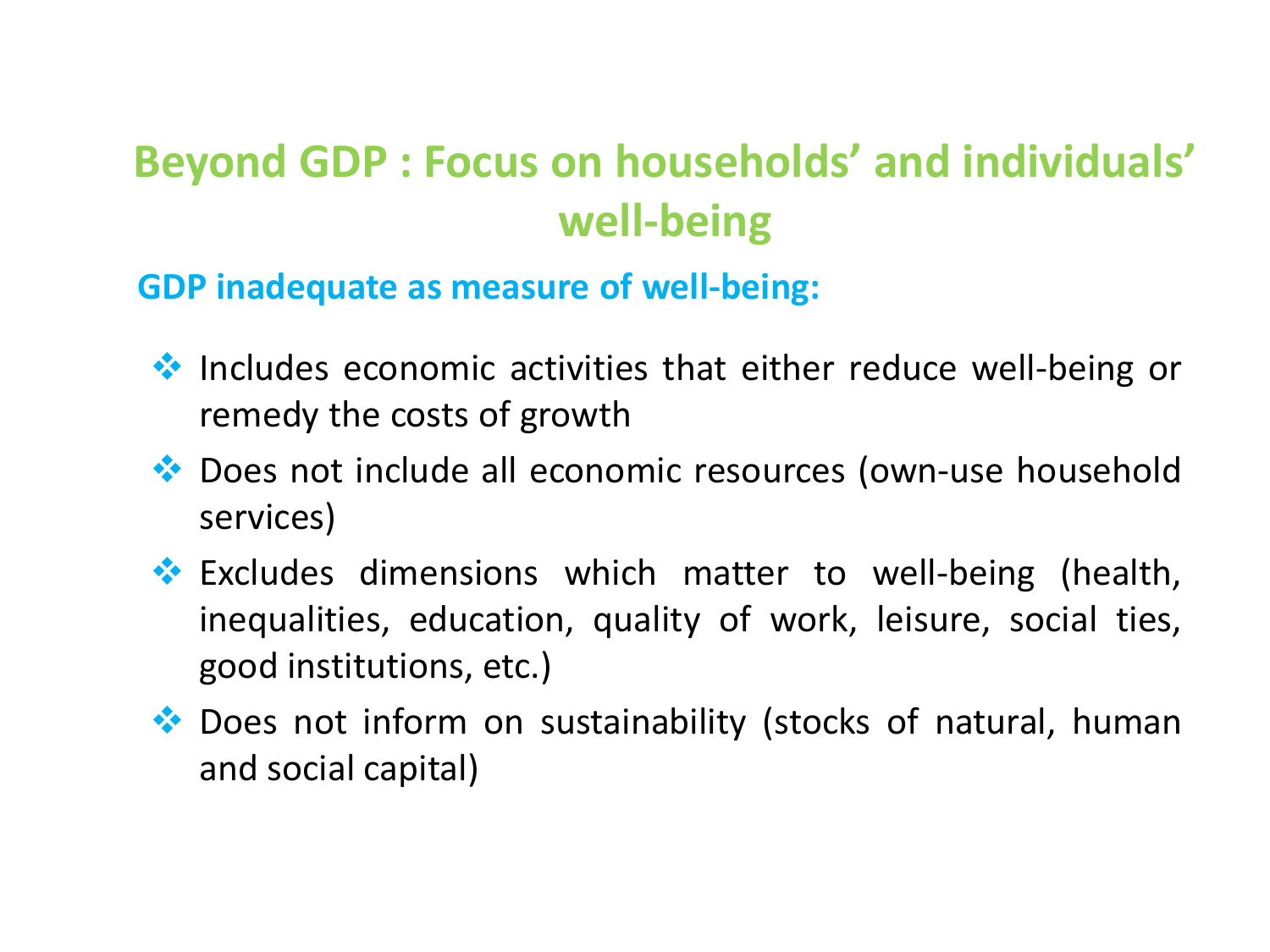# **The OECD-hosted Global Project on** *Measuring the Progress of Societies*

- $\cdot$  In 2003, OECD began addressing issues  $\rightarrow$  2007 Global Project in partnership with other international organisations **Initial objectives:**
- $\bullet\bullet$  Encourage communities, regions and countries to consider for themselves **what progress means** in the 21st century
- Stimulate **national and international debate** on societal progress and its measurement. Three World Forums: Palermo (2004), Istanbul (2007), Busan (2009)
- **Create a network of networks** for advocacy and sharing of information on progress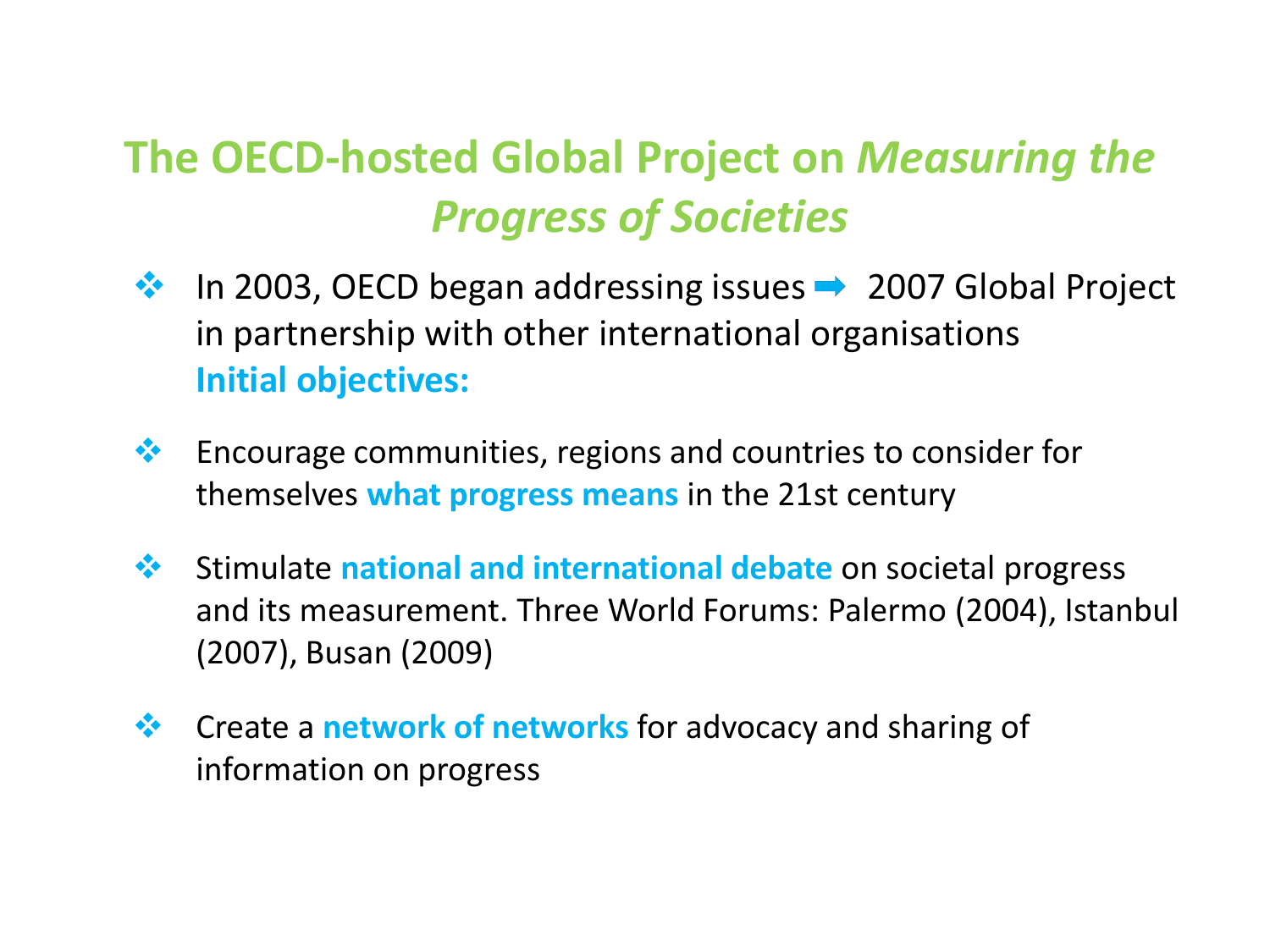### **Strong political support**

- President Sarkozy set-up the **Stiglitz-Sen-Fitoussi Commission**  (Sept. 2009)
- EU Communication on **"GDP and beyond"** (Sept. 2009)
- **G20 Leaders** statement in Pittsburgh and Toronto to "*encourage work on measurement methods so as to better take into account the social and environmental dimensions of economic development"* (Nov. 2009, June 2010)
- **EU 2020 Agenda**  from creating "*the most competitive and dynamic knowledge-based economy in the world*" to "*turn(ing) the EU into a smart, sustainable and inclusive economy*" with emphasis on "*jobs and better lives*"
- Conclusions of **OECD Ministerial Council** (May 2010)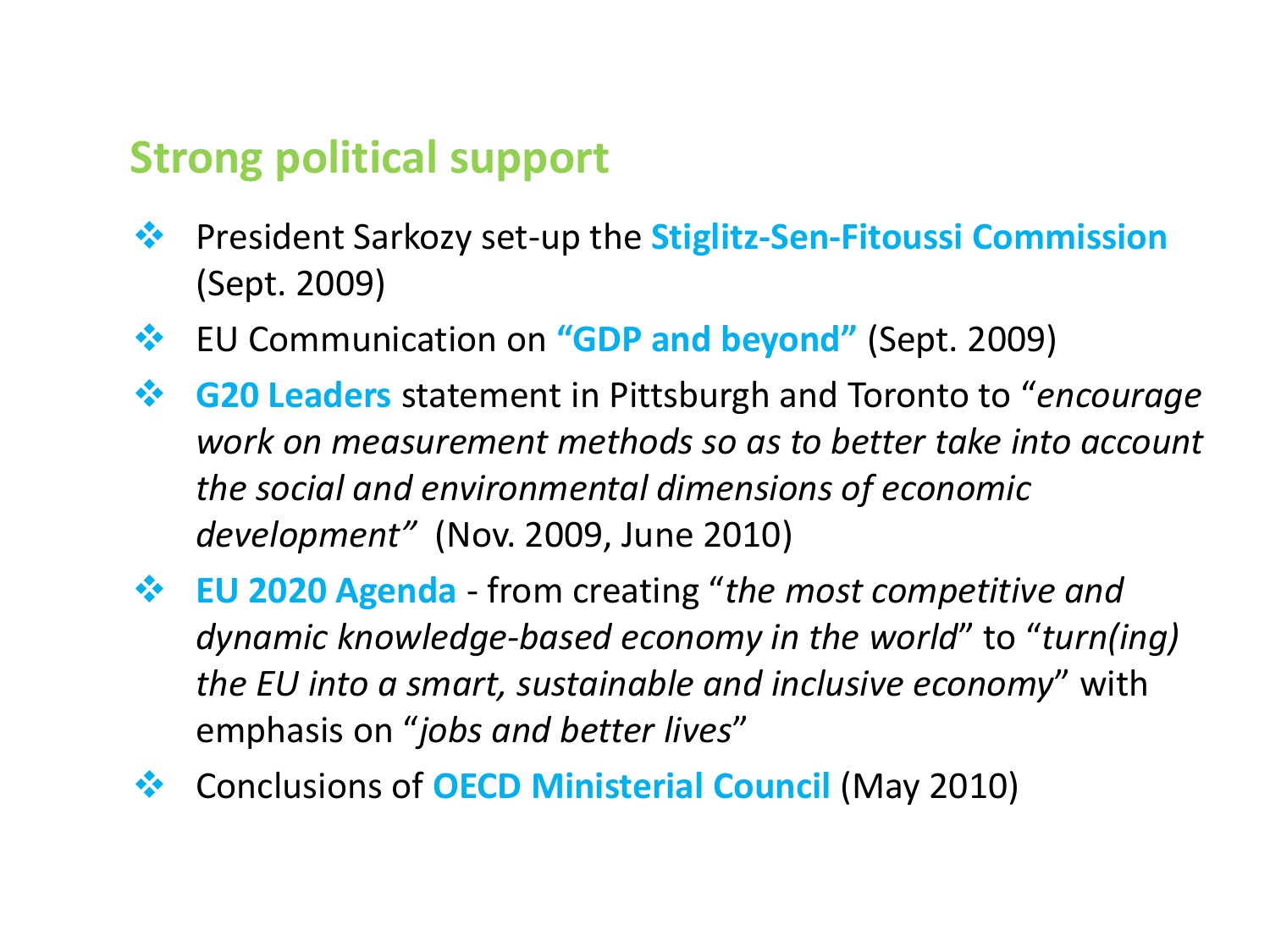### **A new phase for the Global Project: From raising awareness to developing concrete progress measures**

- OECD focusing on the **development of indicators**
	- **❖** Disseminating existing relevant OECD measures
	- $\mathbf{\hat{P}}$  Defining and contributing to reseach agenda by seeking **new measures of well-being and sustainability**
- **❖** OECD **Streamlining** activities related to raising awareness
	- **<sup>◆</sup>** Networking activities incl. **regional events → 4th OECD World Forum** (India 2012) with emerging and developing countries
	- **Wikiprogress**: official platform of the Global Project sharing information and statistics with the progress measurement community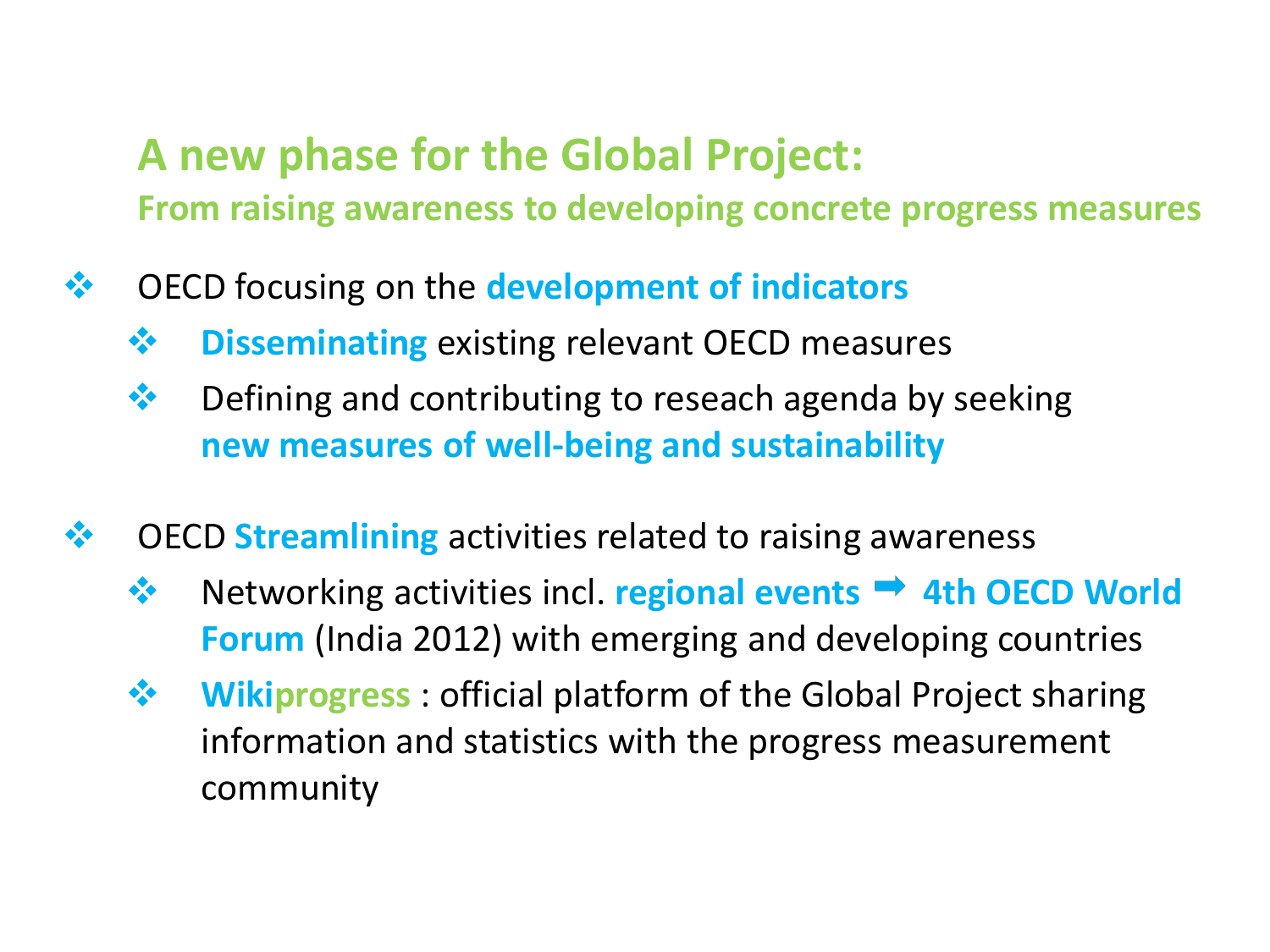## **Wikiprogress: official platform for the Global Project**

#### **Wikiprogress asks…**

- $\cdot$  is a productive society necessarily a happy one?
- **❖** what does "progress" mean to the world's citizens?
- which environmental, social and economic indicators should be included in the measurement of quality of life?
- why is there a gap between the effects of current measures of well-being and the lives of citizens?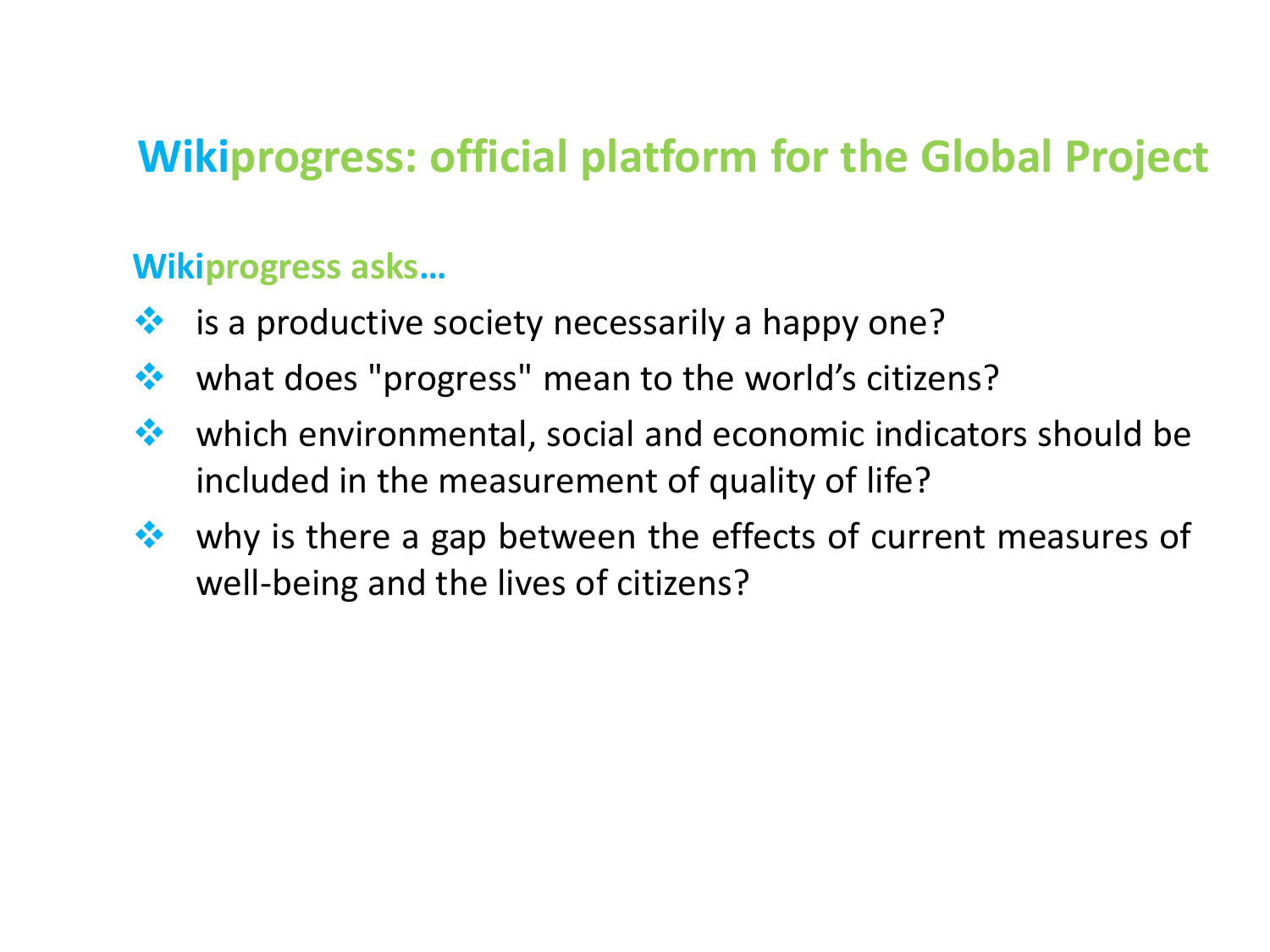## **Wikiprogress: official platform for the Global Project**

#### **Wikiprogress is…**

- **\*** a global **platform** inviting everyone to the progress debate
- a place to share, discuss and create a **collective intelligence** on the measurement of well-being and quality of life
- **\*** a unique statistical wiki, Wikiprogress.stat, where data can be uploaded, shared and discussed via an embedded tool allowing for dynamic and innovative graphs, maps and storytelling features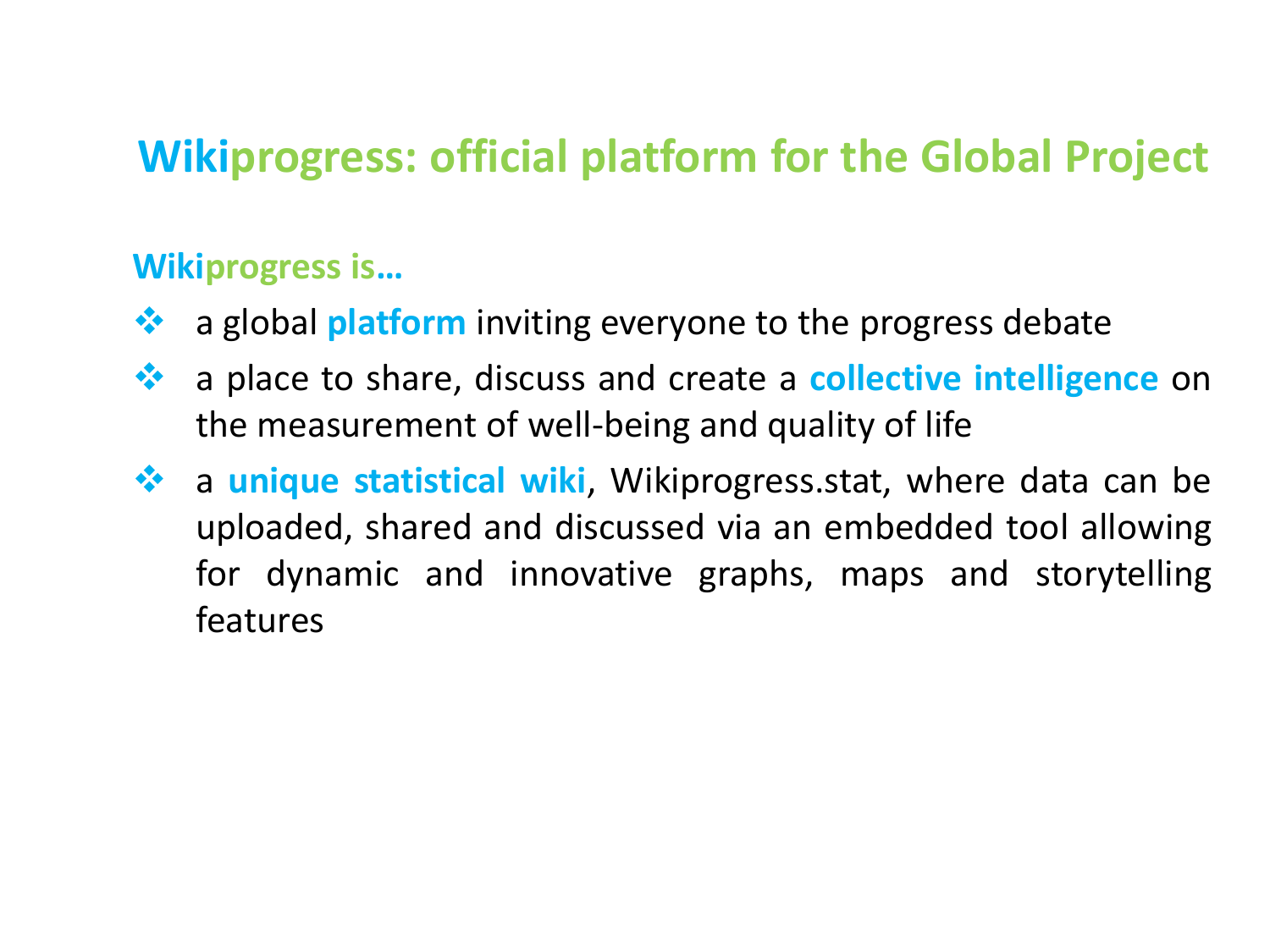### **Wikiprogress.Stat**

- WikiProgress. Stat includes data and metadata for progress statistics
- Houses around **100 data sets** over six key themes: ecosystems condition, human wellbeing, economy, social and welfare statistics, peace and combined data sets.
- ◆ Data can be visualised and used to support articles written on Wikiprogress.org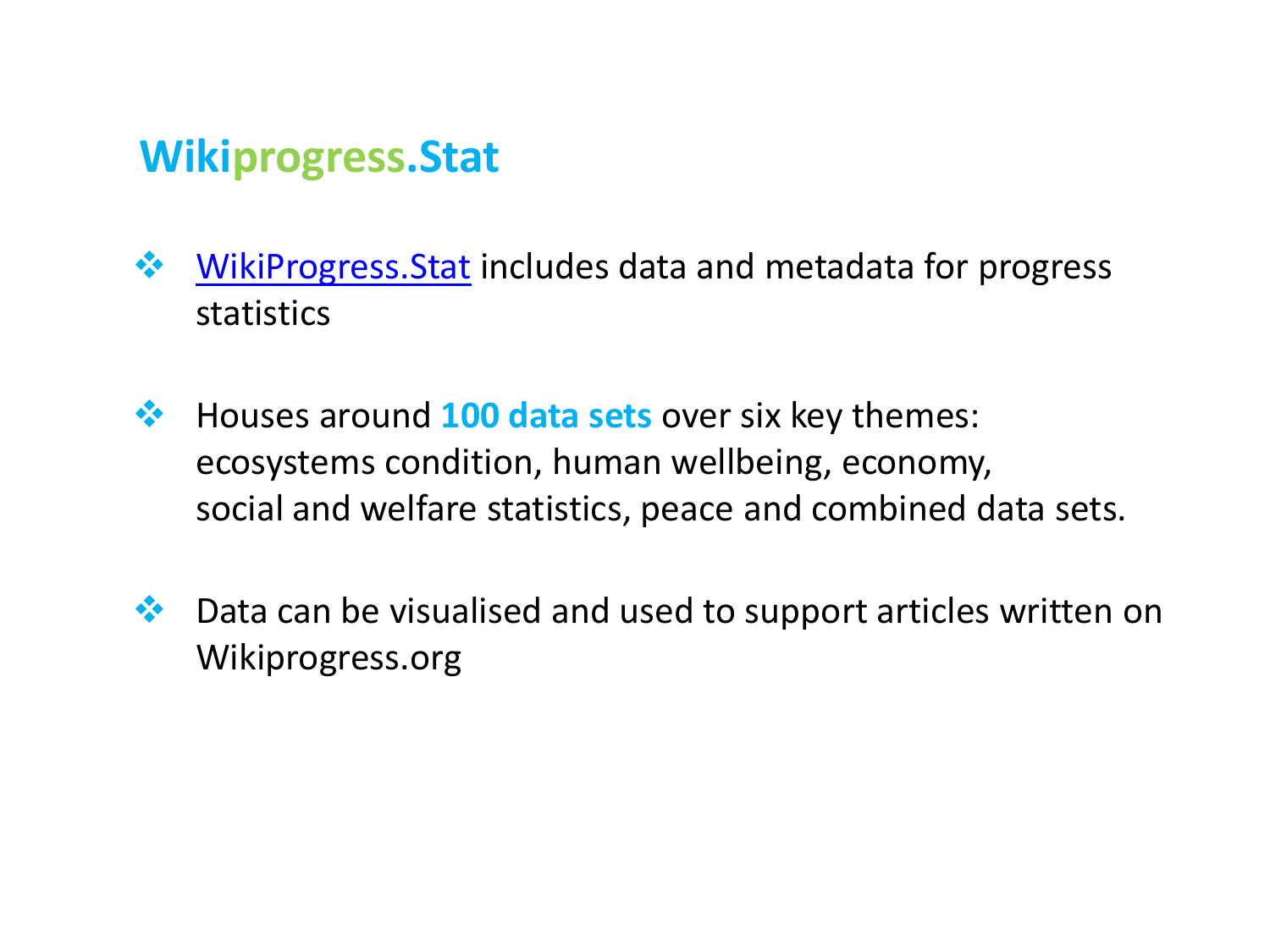## **Wikiprogress in numbers**

- Over **2020 articles and files**
- $\cdot$  **370 editors** average 15 new editors per month
- Over **4000 unique visitors** monthly, almost 10 000 page views, 46 new articles contributed in October and 250 revisions.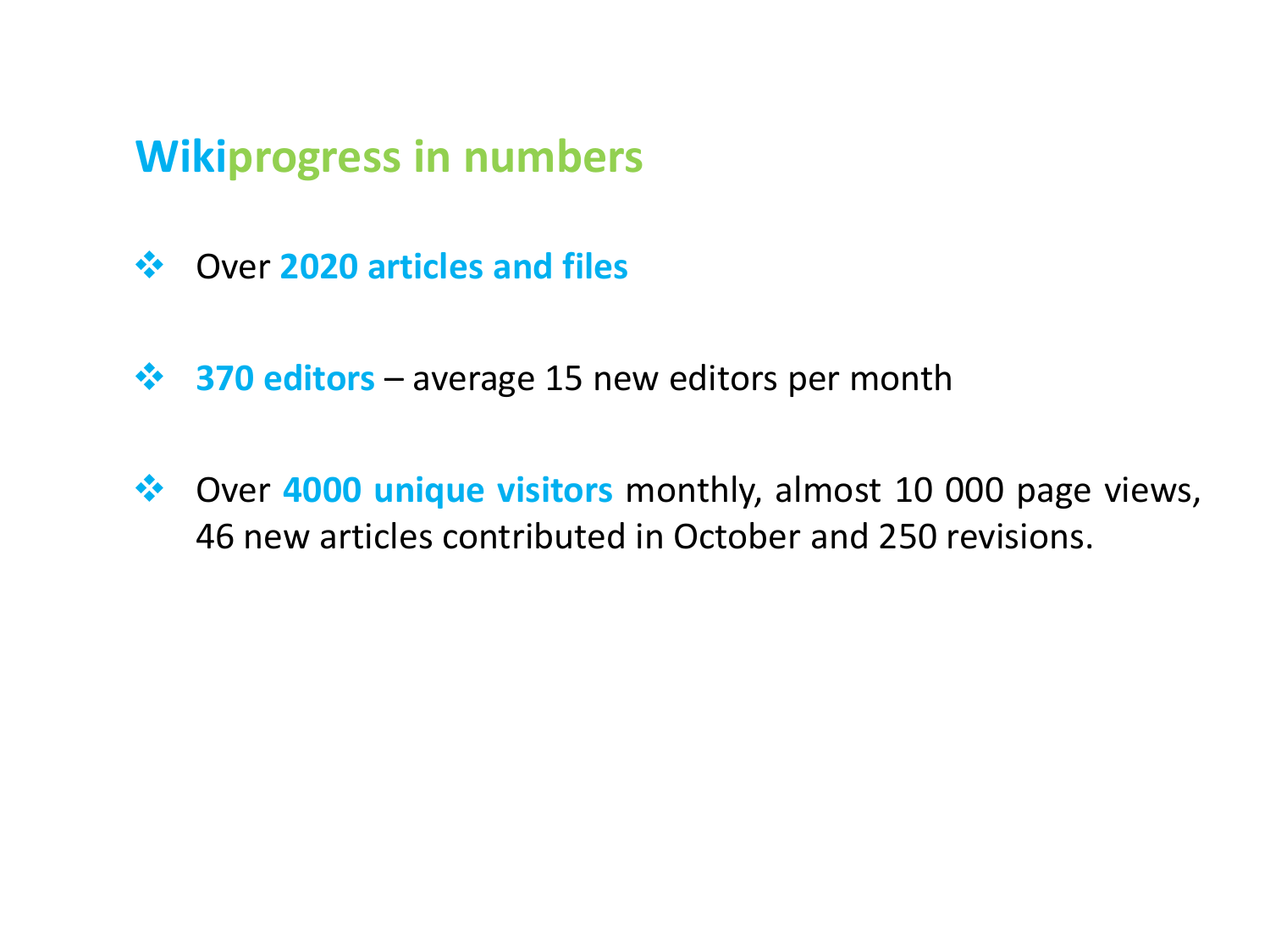### **Wikiprogress challenges**

Getting people to contribute  $-$  how we go about it

- 1) Target community of trusted users (Global project)
- 2) Incentives wikigender university, media
- 3) Inviting established networks (GPRnet)

Security – how we go about it

- 1) Core staff of 1.5 people vetting after going live
- 2) Trusted community vetting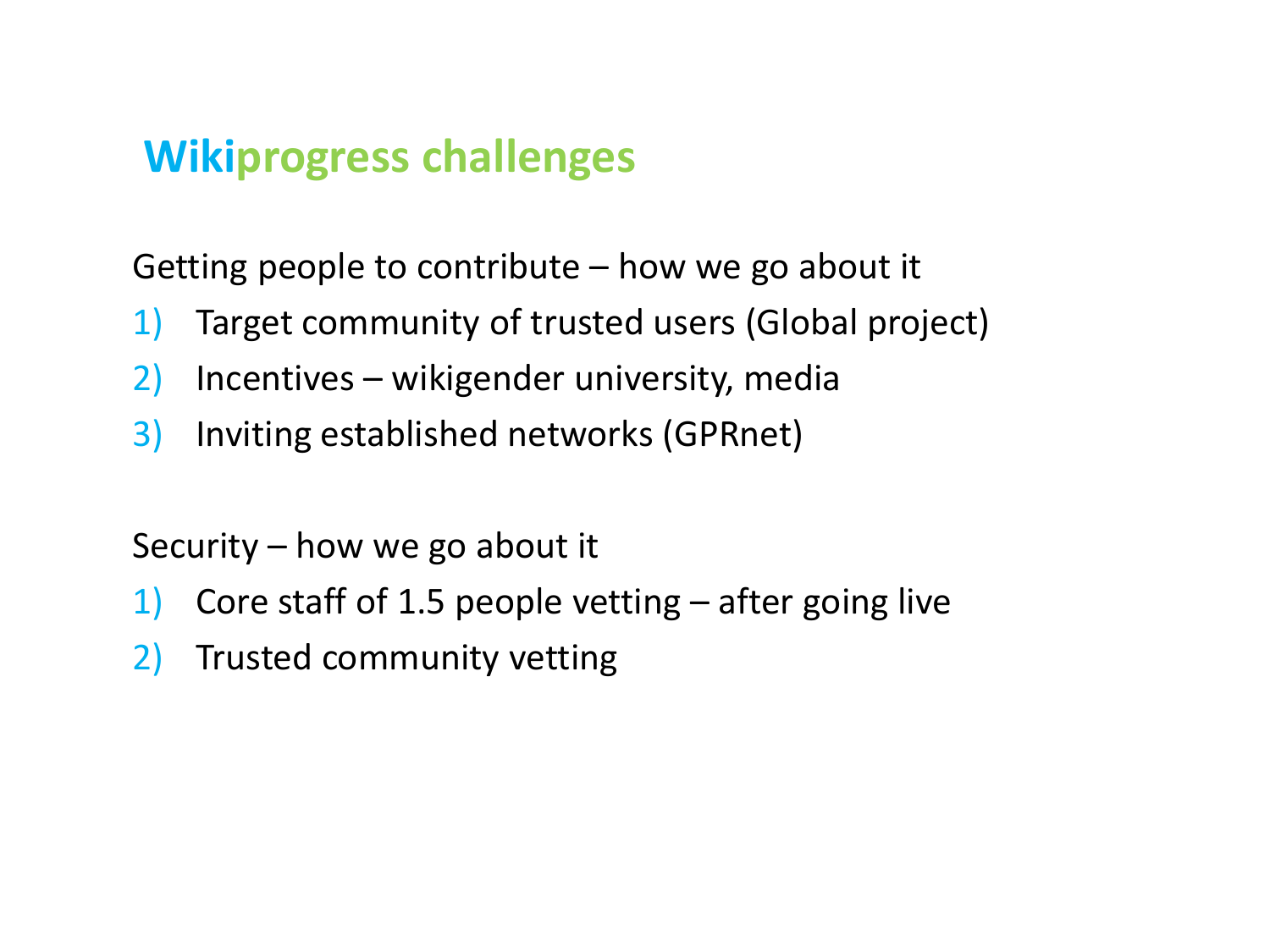### **Wikiprogress way forward**

Wikiprogress university My progress index (like my gender index) Video storytelling using eXplorer and others for sharing

Further growth of targeted community Further outreach for datasets